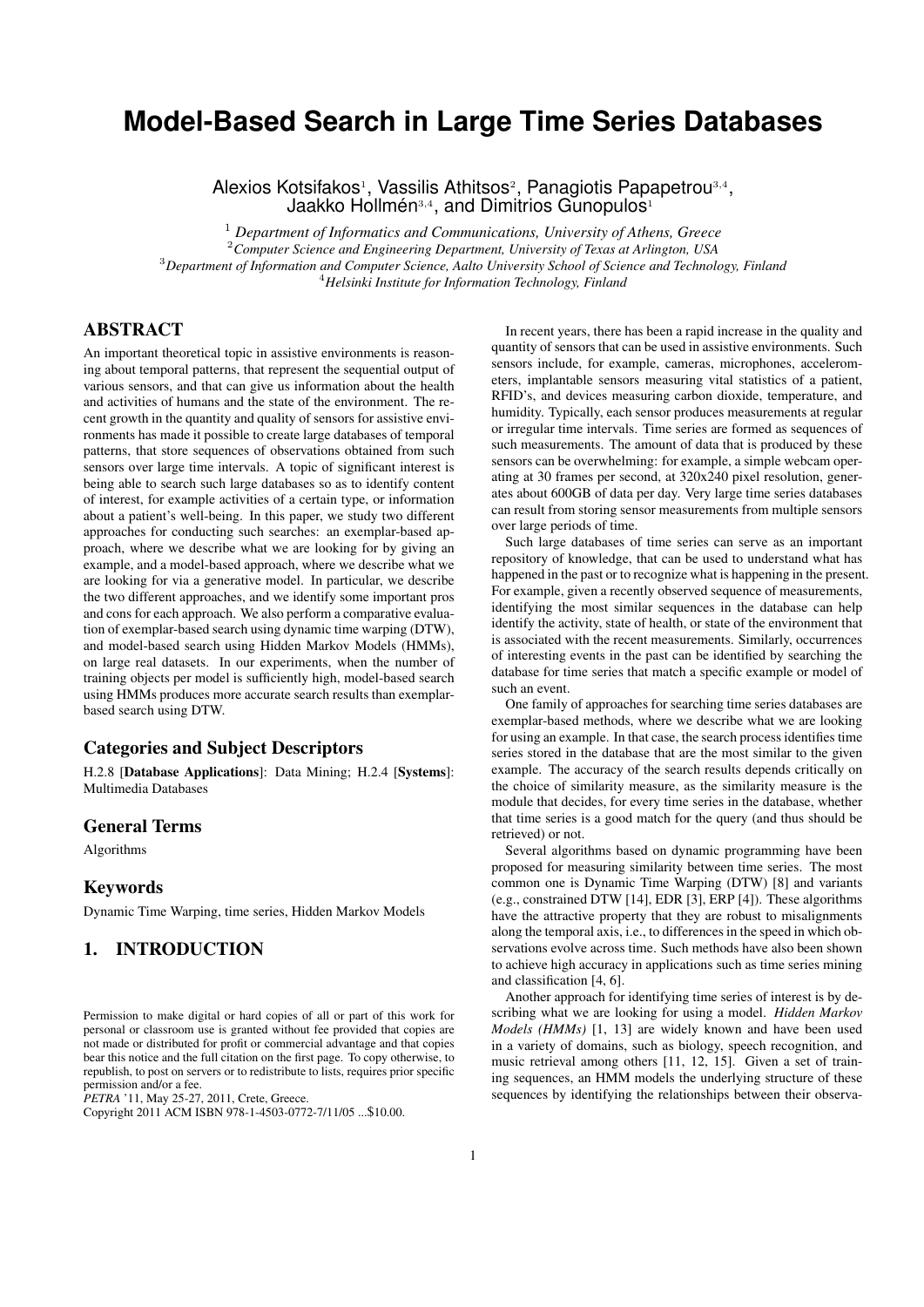tions. Conditional Random Fields (CRFs) [9, 16] are an alternative approach for modeling temporal patterns. CRFs focus on describing the differences between different types of patterns, so as to facilitate discrimination among different classes.

In this paper, we compare the accuracy of exemplar-based search methods and model-based search methods. We use Dynamic Time Warping (DTW) and constrained DTW (cDTW) as representative similarity measures for exemplar-based search. We use HMMs as a representative type of model for model-based search. For our experimental evaluation, we use the 20 publicly available datasets from the UCR time series archive [7].

The experimental results show that, on the datasets we have used, there are cases where exemplar-based search is advantageous, and other cases where model-based search is advantageous. In particular, in our results, exemplar-based search has produced better accuracy in cases where we did not have a sufficient number of training examples for the category of interest. On the other hand, when a sufficient number of training examples per class is available, model-based search has produced better accuracy in identifying time series of that class. These findings motivate the need for additional research, to more precisely characterize the advantages and disadvantages of these two alternatives, and they also motivate the need for practitioners to be aware of both alternatives, as opposed to automatically opting for HMMs when the goal is classification and opting for exemplar-based search when the goal is retrieval of multiple time series of the same type.

# 2. MEASURING SIMILARITY USING DTW

In this section we briefly describe Dynamic Time Warping (DTW), and a popular variant called constrained Dynamic Time Warping (cDTW). These methods are described in more detail in [2, 6, 8].

# 2.1 Dynamic Time Warping

The main computation of Dynamic Time Warping (DTW) is to identify an optimal alignment between two time series, and compute the matching cost corresponding to that alignment.

Given two *N*-dimensional time series  $Q = (Q_1, \ldots, Q_{|Q|})$  and  $X = (X_1, \ldots, X_{|X|})$ , the DTW matching cost  $D(Q, X)$  is defined recursively using a dynamic programming matrix *D* of size  $(|Q| + 1)x(|X| + 1)$ . A *null* element is added at the beginning of *Q* and *X* and has the property that it matches with another null element with a score of 0 and any other element with a score of *∞*. Let  $D_{ij}$  denote the element at the  $i_{th}$  row and  $j_{th}$  column of  $D$ . Then, the DTW cost  $D(Q, X)$  is defined as follows:

$$
D_{0,0}(Q,X) = 0.
$$
 (1)

$$
D_{0,j}(Q,X) = \infty \tag{2}
$$

$$
D_{i,0}(Q, X) = \infty.
$$
\n(3)

$$
D_{i,j}(Q, X) = L_p(Q_i, X_j) + \min\left\{\begin{array}{l} D_{i,j-1}(Q, X) \\ D_{i-1,j}(Q, X) \\ D_{i-1,j-1}(Q, X) \end{array}\right. (4)
$$

$$
\forall (i = 1, ..., |Q|; j = 1, ..., |X|) .
$$
  

$$
D(Q, X) = D_{|Q|, |X|}(Q, X) .
$$
 (5)

Notice that  $L_p(Q_i, X_j)$  is the  $L_p$  norm of  $Q_i$  and  $X_j$ .

#### 2.2 Constrained Dynamic Time Warping

To speedup the computation of DTW, an additional constraint is added to the matrix computation that narrows down the number of positions in one sequence that can be aligned with a specific position in the other sequence. This method is called constrained DTW (cDTW). We consider only using the Sakoe-Chiba band [14] constraint where the lengths of the two time series sequences are the same. Given a warping width *w*, this constraint is defined as follows:

$$
D_{i,j}(Q, X) = \infty \text{ if } |i - j| > R. \tag{6}
$$

Notice that if  $R = 0$ , cDTW becomes the  $L_p$  distance. While a simple modification of DTW, cDTW has been shown to be more efficient than DTW for full sequence matching, and to also produce more meaningful matching scores in many datasets [6].

# 3. MODELING TEMPORAL PATTERNS US-ING HMMS

In this section we give a brief overview of the Hidden Markov Models (HMMs) and then describe the method that we followed in this paper to create the HMMs.

### 3.1 Hidden Markov Models

An HMM [10, 13] is a doubly stochastic process containing a finite set of states. In general, when being in a state a symbol/value can be emitted/observed according to a probability distribution, and *transition probabilities* (as their name implies) define the probabilities of moving from one state to another state (it may be the same). Using a more formal mathematical notation, an HMM is defined by:

- *M* distinct states.
- *• L* values/symbols that can be observed at each state,
- set  $T = \{t_{ij}\}$  of transition probabilities, where  $t_{ij} = P[s_t]$ *j*| $s_{t-1}$  = *i*], 1 ≤ *i, j* ≤ *M*, where  $s_t$  is the state at time *t*. This means that the first order Markov chain is adopted, according to which the current state depends only on the predecessor one,
- set  $E = \{e_i(k)\}\$  of the probabilities of observation values/symbols at state *j*, where  $e_j(k) = P[o_t = k | s_t = j]$ , where  $o_t$  is the observed value/symbol at time  $t$ , and
- set  $\Pi = {\pi_j}$  of prior probabilities, where  $\pi_j = P[s_1]$  $j$ ,  $1 \leq j \leq M$ .

When a database consists of sets of homogeneous sequences then HMMs can be highly applicable for retrieval or classification [12]. This lies on the fact that the nature of a trained HMM on homogeneous sequences is to reflect the probabilistic relations of the values within the sequences; training an HMM over sequences presenting heterogeneity cannot provide any implication about any common structure of the sequences. Consequently, having a database consisting of several classes (sets of homogeneous sequences) we can represent each class with an HMM, and then given a query *Q* look for the model that maximizes the probability of having generated *Q*. With this direction in mind, the time series matching problem is transformed to probabilistic-based matching.

## 3.2 Training HMMs

In order to create the HMM models, we broke the training phase into two steps: a) initialization, and b) iterative refinement. Assume that we have a dataset *U*, which is constituted by *C* classes, and the size of each class  $C_i$ , i.e., the number of time series in the class is denoted as  $|C_i|$ . Next, we present the two steps that we followed to create an HMM that represents an arbitrary  $C_i$  of  $U$ , where  $|C_i|$ *n*.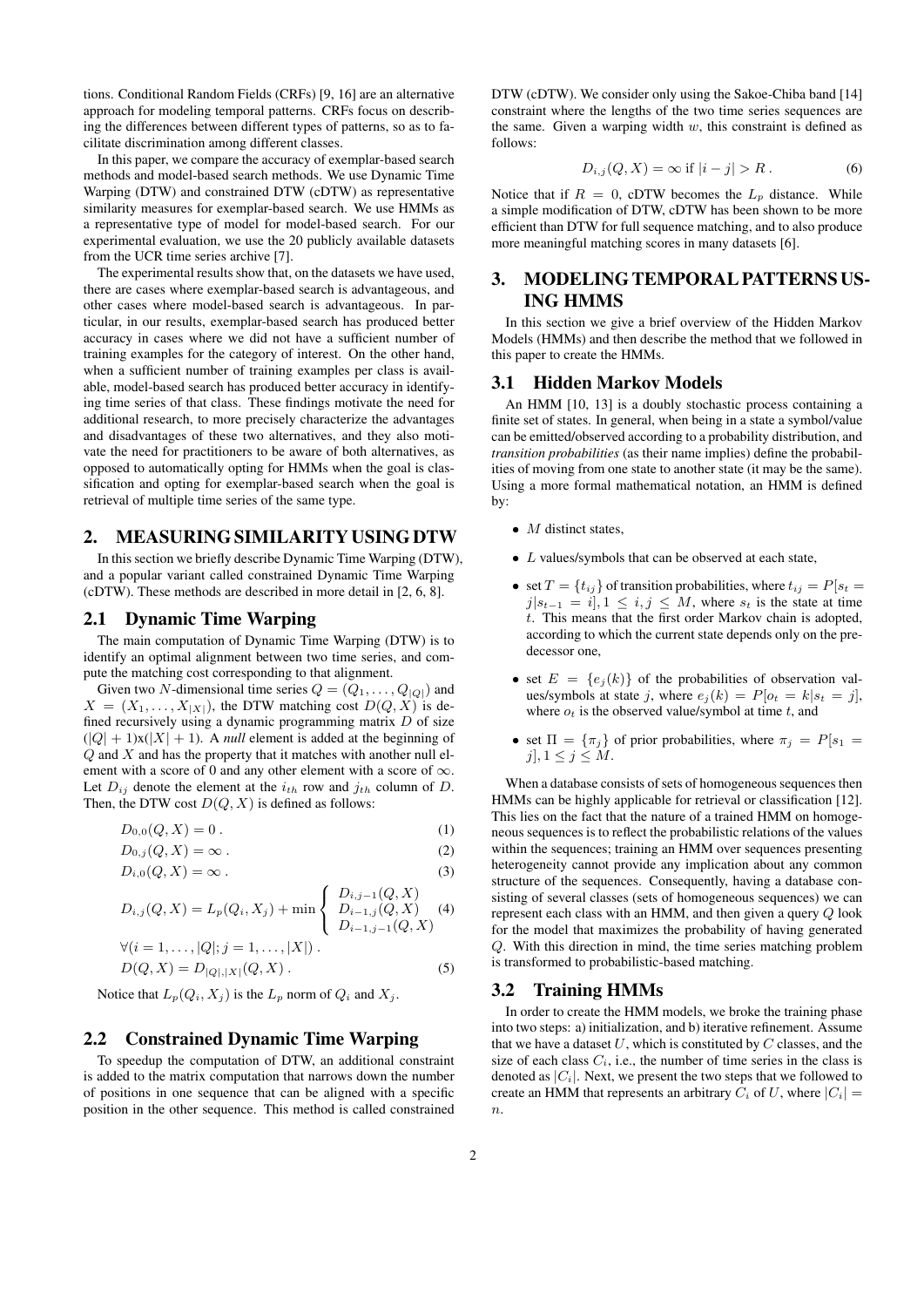#### *3.2.1 Initialization Step*

Initially, for each time series of the class  $C_i$  we compute the average distance of all the other time series in the class to this one. The distance measure used for this purpose is the DTW, and we have to mention that during the computation we keep track of the *warping path* of the time series alignment. After such computations we are able to find the *medoid* of  $C_i$ , i.e., the time series with the minimum average distance among all time series. Then, we break the medoid to *M* equal *segments/states* (the last segment may have less elements than the others) and for each of the rest time series of the class we find and store the elements that fall within each segment of the medoid based on the corresponding warping path. For each segment we also store the elements of the medoid that belong to that segment.

Assuming that the probability distribution *E* of each state is Gaussian, which is a common case in HMMs, it is described by the mean and standard deviation of the elements that comprise it (and have been previously computed and stored). However, apart from the probability distribution based on which an observation is emitted, to define an HMM, we also have to compute the transition matrix *T*. Considering each segment as an individual state, at each point in time *t* when an observation is emitted, we can either stay at the same state or move forward to the next segment/state. Thus, if the total number of elements belonging to a state  $s_t$  at time  $t$ is  $|s_t|$ , the probability of jumping to the next state is  $p = n/|s_t|$ , since, according to our methodology, if the number of elements in state  $s_t$  for an individual time series  $X$  is  $y$ , only the last element of the state is intended to lead us to  $s_{t+1}$  giving a transition probability  $1/y$ . Consequently, the probability of staying at the same state is  $(1 - p) = (|s_t| - n)/|s_t|$ , and when reaching the last state the probability of staying at that state is 1, since there is no other subsequent state.

#### *3.2.2 Iterative Refinement Step*

In this step we refine the HMM models created for all classes of the dataset *U* during the initialization step. First, we initialize a state sequence matrix where we are going to keep for all time series the states by which they pass through. For each time series per class we compute the Viterbi algorithm to find the single best state sequence for this time series [5, 13] as follows.

In the inizialization phase of the Viterbi algorithm we compute the log-likelihood of the first observation of the time series based on the Gaussian distribution of the first state (each time series has to start from state 1), and the rest elements of the first column are set to *−∞*. In the recursion phase, due to the fact that we know that to get an observation we have either stayed in the same state or have done a transition from the previous state, we take into account only the values of the  $NxT$  probability matrix  $\delta$ , where  $N$  is the number of states and *T* the number of observations, that represent the probabilities of the previous element for the previous and the current state. For example, when we are about to fill in cell  $(i, j)$ , these values are  $\delta(i, j - 1)$  and  $\delta(i - 1, j - 1)$ . The transition probability values used are the ones computed at the initialization phase of creating the models, and after finding the most probable transition **by computing**  $m = max(δ(i, j − 1) + log(t_{ii}), δ(i − 1, j − 1) +$ log( $t_{i-1i}$ )), we fill in cell  $(i, j)$  the value  $m + \log(e_i(k))$ , where  $e_i(k)$  is the probability of emitting value *k* based on the Gaussian distribution of state *i*. In the termination phase, we backtrack from the last cell of the probability matrix  $\delta$  and for each state we store the values of the time series that fell within this state.

At the end of the refinement step the mean, standard deviation, and the transition matrices are updated appropriately, as done in the initialization phase of training the models. We have to mention that

the procedure followed in this step can be repeated several times until a satisfiable classification accuracy attained on the training set is achieved.

# 3.3 Using HMMs

After an HMM has been trained on training examples from a certain class *Ci*, the HMM defines a probability distribution, that describes the probability of observing any time series, under the assumption that the observation belongs to class  $C_i$ . Given a time series *X*, the probability of *X* given that *X* belongs to class  $C_i$  (as modeled by our HMM) is computed using the Forward algorithm, which is based on dynamic programming. A full description of the algorithm can be found in [13].

# 4. EXEMPLAR-BASED ANDMODEL-BASED SEARCH

In the previous sections we have provided brief descriptions of the DTW similarity measure and HMM models. In this section we describe how to use either DTW or HMMs to search time series databases, so as to identify content of interest.

Suppose, for example, that we want to search the database for time series corresponding to a specific activity, such as "person falling down" (an example that has clear relevance to assistive environments). In that case, the search process must decide, for each time series, whether that time series is a good match for this particular search (of instances of "person falling down") or not. This decision process can be decomposed into three steps:

- 1. Assign a score to each time series in the database. This score indicates how good a match each time series is for the particular search we are conducting. Whether high scores or low scores indicate better matches is up to convention.
- 2. Rank database time series according to the score they have received.
- 3. Return to the user the top *K* matches, where *K* is a userspecified parameter.

From the above three steps, the most critical one is the first step, where a score is assigned to each database time series. The system designer is free to choose any mathematically valid scoring function here, and that choice will determine the accuracy of the results. Naturally, we want to use a scoring function that assigns the best scores to the time series that the human user would consider to be "correct matches" for the query.

In exemplar-based search, we specify what we are looking for (e.g., time series corresponding to the "falling down" activity) by submitting, as a query, an example time series *Q* (in our example, *Q* would be an example time series labeled as "falling down"). Then, the score that is assigned to each database time series is simply the similarity score that is computed using our similarity measure of choice (which is DTW or cDTW in our experiments). In modelbased search, we specify what we are looking for by submitting, as a query, a model of the activity. In our example search for "falling down", the query can be an HMM model trained on examples of the "falling down" activity. Then, the score that is assigned to each database time series is simply the output of the model on that time series. If the model is an HMM, the score is the result of the Forward algorithm [13] with inputs the HMM and the time series.

There is no theoretical guarantee that exemplar-based search will be better or worse than model-based search. Experimental evaluation is necessary in order to establish the performance of each approach in a specific domain. As shown in our experiments, there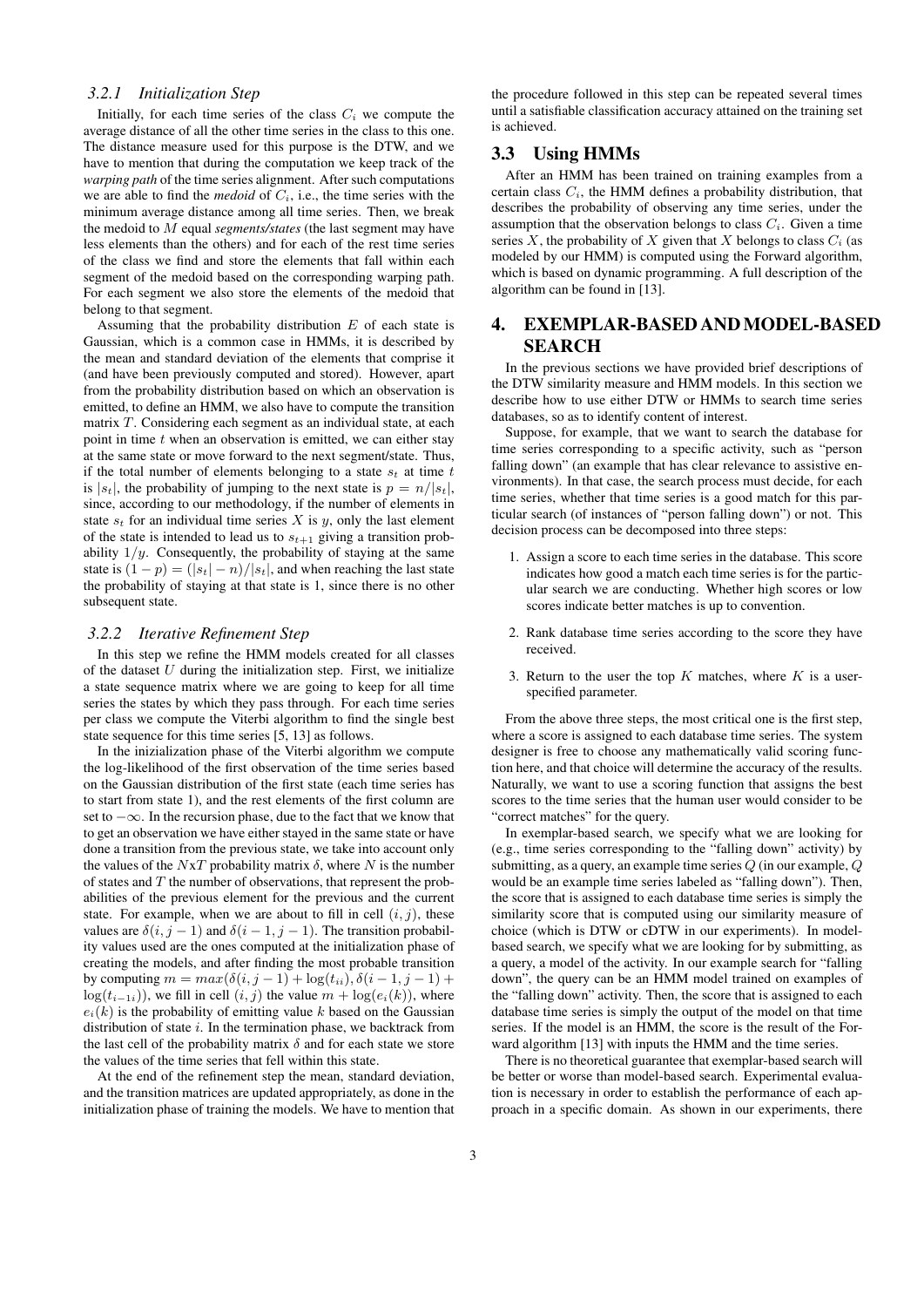are specific cases where each approach does better than the alternative.

# 5. EXPERIMENTAL EVALUATION

# 5.1 Experimental Setup

#### *5.1.1 Datasets*

To compare DTW, cDTW and the HMMs we used the UCR data provided in [7]. In Table 3 we can see the *min*, *max*, *mean*, and *standard deviation* of the number of examples in the training and test sets of all datasets, while for more information about the number of classes, size of training and test sets, and lengths of the time series per dataset please refer to the aforementioned web site. The time series of all datasets (both in their training and test sets) were resized to the maximum length of the datasets' time series, i.e., 637, using bilinear interpolation. This was done in order to treat all time series equally when building the models for the classes of different datasets, to avoid any bias against the probability when computing the Forward algorithm for a model and several time series of different lengths, and to perform a fair computation when using DTW and cDTW (which are certainly influenced by the length of the time series under comparison). Then all resized time series of the 20 test sets of the datasets were concatenated forming a test database consisting of 18602 time series.

#### *5.1.2 Training the HMMs*

We followed the method described in Section 3 and created an HMM for each class of the datasets, resulting in 178 models/classes. To improve the classification accuracy of the built models, for each dataset a large number of values for the number of states and the number of iterations in the refinement step was evaluated, and the optimal values were chosen based on classification accuracy attained on the training set. In Table 1 and Table 2 we can see the best achieved accuracy for each dataset, along with the corresponding number of states (in % of the length of the time series) and the number of iterations needed to achieve it.

#### *5.1.3 Evaluation*

The accuracy measures used to evaluate the exemplar-based methods with the model-based method are *precision* and *recall*. Precision is the percentage of correct answers we get out of the top-*K* results returned, while recall is the percentage of correct answers out of the total number of correct answers when the top-*K* results are returned. Thus, it is highly desirable to achieve high precision and recall for small *K*.

With regard to the exemplar-based methods, we used one time series per class as a query (for a total of 178 queries), and found the DTW and cDTW of all time series of the test database to this query. We note here that, depending on the dataset in which the query time series belongs to, the value of the *R* constraint used for cDTW was set to the value given for this dataset in [7]. Regarding the HMMs, we used each of the 178 trained models as a query and computed the probability of each time series of the test database being produced by that query model. For both exemplar-based methods and HMMs after computing the 18602 distances/probabilities, respectively, we sorted them in ascending/descending order and identified the ranks of the time series that belong to the same "correct" class with that represented by the query. This was done in order to be able to compute the precision and recall.

All experiments were performed on an AMD Opteron 8220 SE processor running as 2.8GHz and implemented in C++.

# 5.2 Experimental Results

In this section we present the results of our experimental evaluation and discuss on the behaviors observed for the three compared methods, DTW, cDTW and HMMs.

Since we are interested in precision and recall, in order to conduct fair comparisons between the methods, we present the results obtained for different values of recall. As mentioned in Section 5.1 we would like to have high values for precision and recall for small values of *K*. Ideally, when plotting the precision vs recall we should have a line parallel to the recall axis in the 100% precision, which means that independently of the requested recall to be achieved all returned results are correct. Thus, by setting recall to different values we can compare the methods by looking at the one with the higher precision for each individual recall value.



Figure 1: Precision vs Recall for model and exemplar-based queries, when the number of training examples for the models is  $\geq = 1$ .



Figure 2: Precision vs Recall for model and exemplar-based queries, when the number of training examples for the models is *<* 15.

In Tables 4, 5, 6, and 7, we can see the precision for all methods when the requested recall is 20, 40, 60, 80, and 100, for different thresholds on the number of training examples. For example, when the threshold is 10 this means that the models selected as queries had at least 10 examples in their training set, and in these tables the number of queries with such property is also presented; it is reminded that the total number of built models is 178. Referring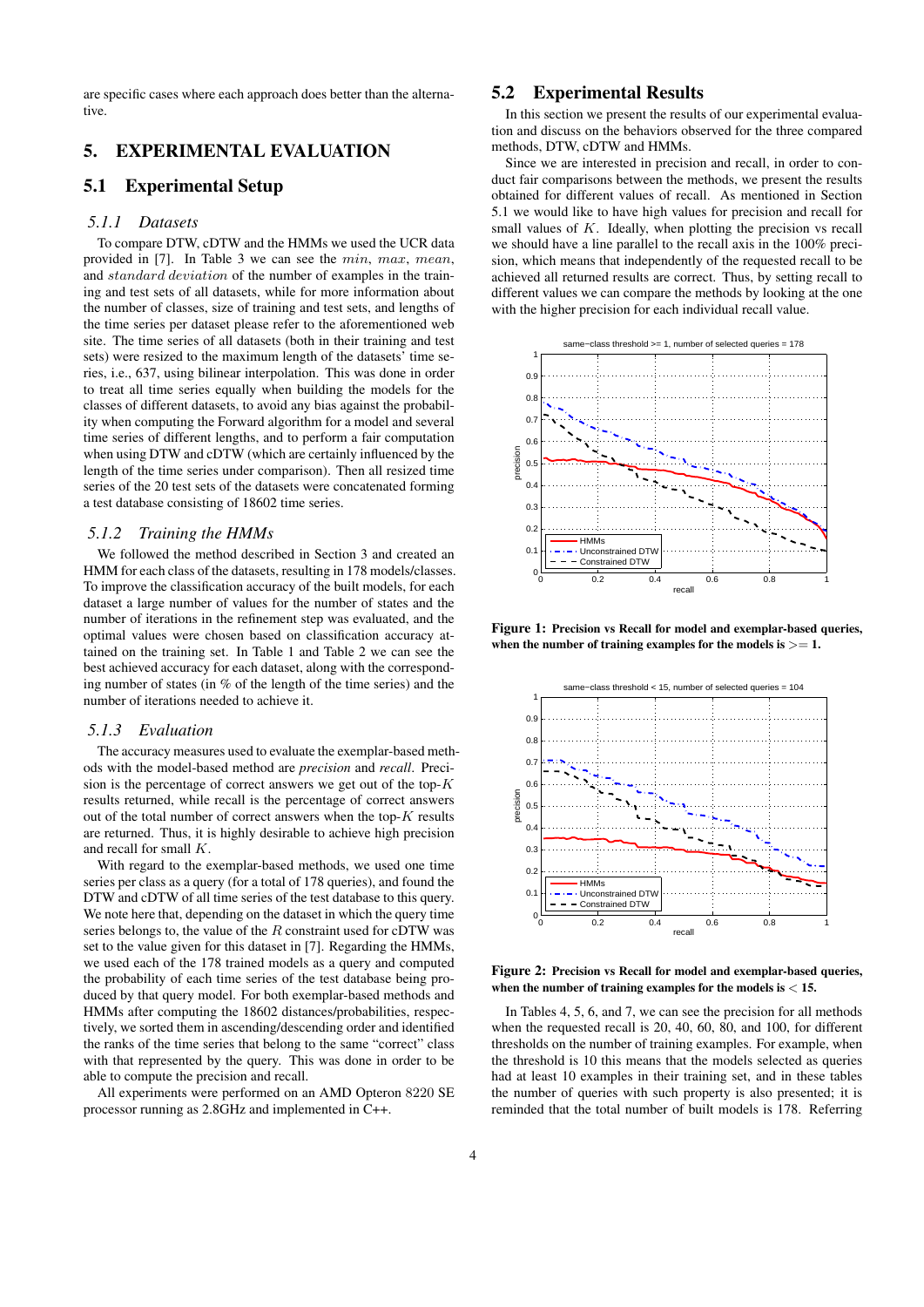Table 1: Best achieved accuracy for the training phase of the first 10 datasets.

|                  | <b>Datasets</b>   |           |            |              |              |              |          |                |                     |       |
|------------------|-------------------|-----------|------------|--------------|--------------|--------------|----------|----------------|---------------------|-------|
|                  | Synthetic Control | Gun-Point | <b>CBF</b> | All)<br>Face | OSU.<br>Leaf | Swedish Leaf | 50 Words | Trace          | <b>Two Patterns</b> | Wafer |
| iterations       |                   |           |            |              | . .          | . .          |          |                |                     |       |
| states $(\% )$   | ∪.∪               | U.L       | U.J        | U.J          | U.J          | v.           | v. i     | U.J            | V. I                | 0.2   |
| Accuracy $(\% )$ | 99.67             | 90        | 100        | 99.11        | 0 I .J       | 84.2         | 88.44    | $\Omega$<br>02 | 99.8                | 95.9  |

Table 2: Best achieved accuracy for the training phase of the last 10 datasets.

|                   | <b>Datasets</b> |             |             |            |       |       |       |       |        |           |
|-------------------|-----------------|-------------|-------------|------------|-------|-------|-------|-------|--------|-----------|
|                   | Face (four)     | Lightning-2 | Lightning-7 | <b>ECG</b> | Adiac | Yoga  | Fish  | Beef  | Coffee | Olive Oil |
| <i>iterations</i> |                 | ∸           |             |            |       |       |       |       |        |           |
| states $(\% )$    | $\rm 0.1$       | 0.3         | 0.3         | 0.4        | 0.05  | 0.3   | 0.1   | 0.55  | 0.2    | 0.01      |
| Accuracy $(\% )$  | 100             | 90          | 94.29       | 87         | 65.13 | 75.33 | 87.43 | 43.33 | 7c     | 70        |



Figure 3: Precision vs Recall for model and exemplar-based queries, when the number of training examples for the models is  $\geq$  = 15.



Figure 4: Precision vs Recall for model and exemplar-based queries, when the number of training examples for the models is *>*= 30.

to the HMMs, the values presented for precision are the averages we got for all models that satisfied the threshold condition, and for DTW and cDTW we have taken all time series in the train set of these models and also present the average values. In Figures 1, 3, 4, and 5 we have plotted the precision vs recall for all methods when the threshold is 1, 15, 30, and 60, respectively. In Figure 2 we show the precision vs recall when the threshold is at most 15.



Figure 5: Precision vs Recall for model and exemplar-based queries, when the number of training examples for the models is  $>= 60$ .

Observing the tables and the figures comparing the precisions of the three methods, it can be clearly seen that the HMMs tend to be more accurate than the exemplar-based methods, for models where at least 15 training examples were used. One interesting exception is the low-recall setting, in which we are only interested in retrieving the top 2%-10% of the correct matches. We see that, for this setting, the advantages of HMMs over DTW become smaller, and in some cases DTW even outperfors HMMs (e.g., Figure 3). Moreover, it is of particular interest the fact that the more the trained examples used to create the HMMs, the higher the difference in precision is compared to DTW and cDTW, for all values of recall. This observation can be easily seen by looking at Figures 3 and 5.

It is also an interesting result that, overall, unconstrained DTW tends to give more accurate results than constrained DTW.

Table 3: Training and Test Examples vs statistic measures.

|                 | <b>Statistic Measures for Examples</b> |      |         |         |  |  |  |  |
|-----------------|----------------------------------------|------|---------|---------|--|--|--|--|
| <b>Examples</b> | Min                                    | Max  | Mean    | StdDev  |  |  |  |  |
| <b>Trained</b>  |                                        | 903  | 30.32   | 77.037  |  |  |  |  |
| Test            |                                        | 5499 | 104.506 | 462.744 |  |  |  |  |

# 6. CONCLUSIONS

In this paper we performed an evaluation of the accuracy of two approaches for searching time series databases. The first approach is search-by-example, and for that approach we used two